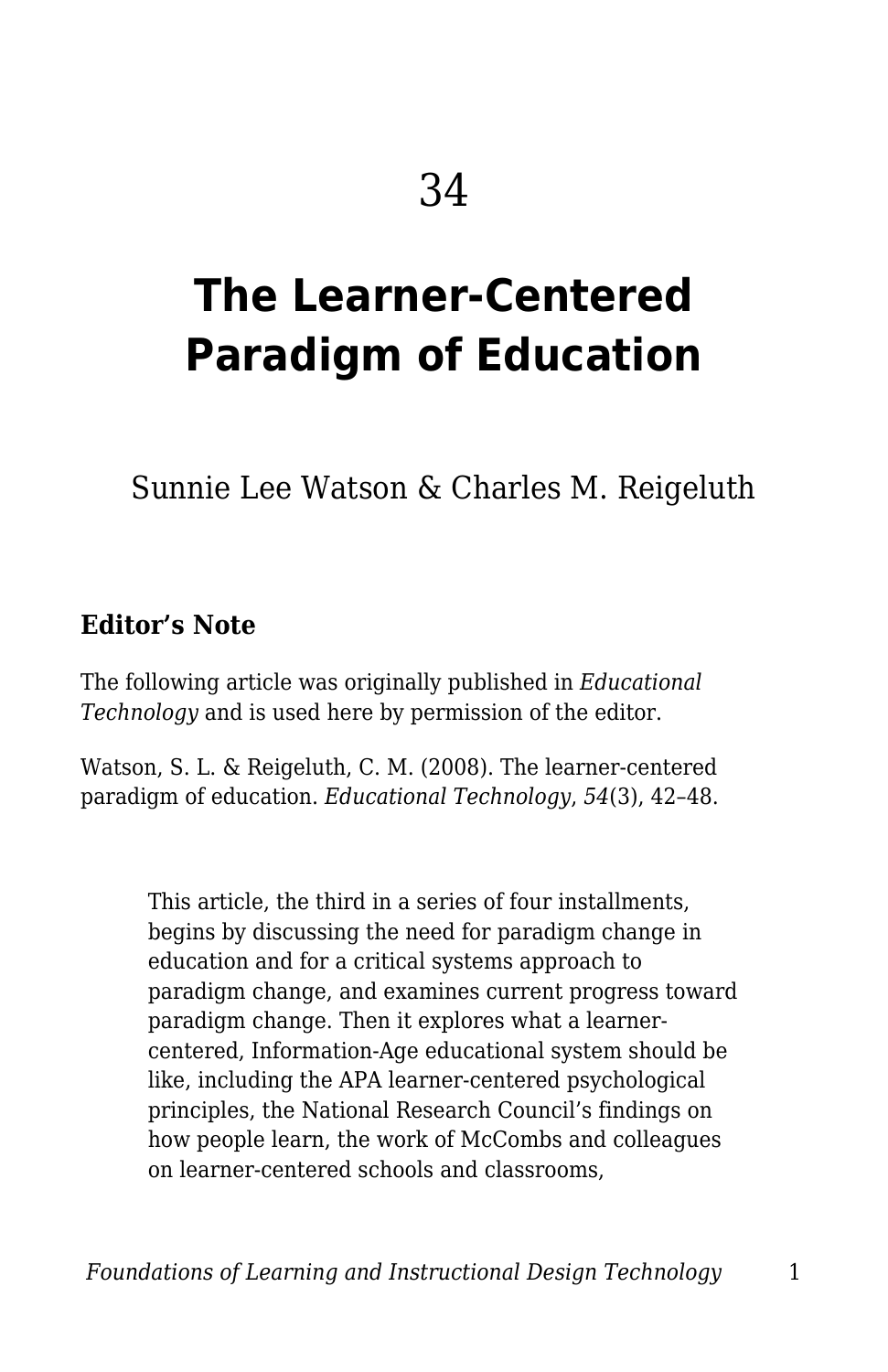personalized learning, differentiated instruction, and brain-based instruction. Finally, one possible vision of a learner-centered school is described.

### **Paradigm Change in Public Education**

This is the third in a series of four articles on paradigm change in education. The first (May–June 2008) addressed the need for paradigm change in education and described the AECT FutureMinds Initiative for helping state departments of education to engage their school districts in this kind of change. The second (July–August) described the School System Transformation (SST) Protocol that captures the current state of knowledge about how states can help their school districts to engage in paradigm change. This article describes the nature of the learner-centered paradigm of education, and it addresses why this paradigm is needed. The final article (November–December) will explore a full range of roles that technology might play in this new paradigm of education.

### **Introduction**

The dissatisfaction with and loss of trust in schools that we are experiencing these days are clear hallmarks of the need for change in our school systems. The strong push for a learner-centered paradigm of instruction in today's schools reflects our society's changing educational needs. We educators must help our schools to move into the new learner-centered paradigm of instruction that better meets the needs of individual learners, of their work places and communities, and of society in general. It is also important that we educators help the transformation occur as effectively and painlessly as possible. This article begins by addressing the need for transforming our educational systems to the learner-centered paradigm. Then it describes the nature of the learner-centered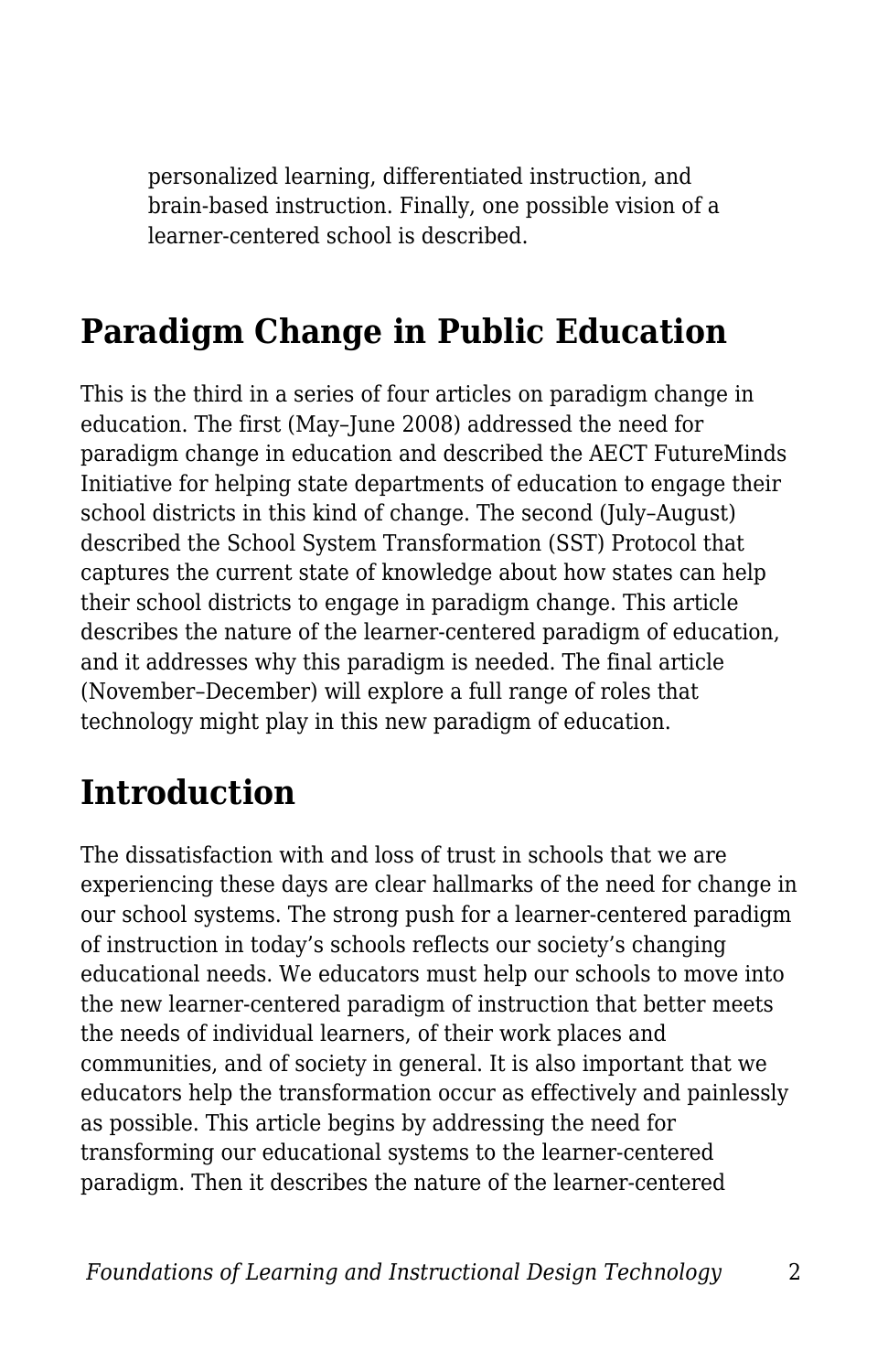paradigm.

## **The Need for Change and the (critical) Systems Approach to Educational Change**

#### **Information-age vs. Industrial-age Education**

Whereas society has shifted from the Industrial Age into what many call the 'Information Age' (Toffler, 1984; Reigeluth, 1994; Senge, Cambron-McCabe, Lucas, Smith, Dutton, & Kleiner, 2000), current schools were established to fit the needs of an Industrial-Age society (see Table 1). This factory-model, Industrial-Age school system has highly compartmentalized learning into subject areas, and students are expected to learn the same content in the same amount of time (Reigeluth, 1994). The current school system strives for standardization and was not designed to meet individual learners' needs. Rather it was designed to sort students into laborers and managers (see Table 2), and students are forced to move on with the rest of the class regardless of whether or not they have learned the material, and thus many students accumulate learning deficits and eventually drop out.

| <b>Industrial Age Bureaucratic Organization</b>                                    | <b>Information Age Team Organization</b>                                                           |
|------------------------------------------------------------------------------------|----------------------------------------------------------------------------------------------------|
| Autocratic leadership                                                              | Shared leadership                                                                                  |
| Centralized control                                                                | Autonomy, accountability                                                                           |
| Adversarial relationships                                                          | Cooperative relationships                                                                          |
| Standardization (mass production, mass<br>marketing, mass<br>communications, etc.) | Customization (customized production,<br>customized marketing, customized<br>communications, etc.) |
| Compliance                                                                         | Initiative                                                                                         |
| Conformity                                                                         | Diversity                                                                                          |
| One-way communications                                                             | Networking                                                                                         |
| Compartmentalization (division of labor)                                           | Holism (integration of tasks)                                                                      |

**Table 1.** Key markers of Industrial vs. Information Age education (Reigeluth, 1994).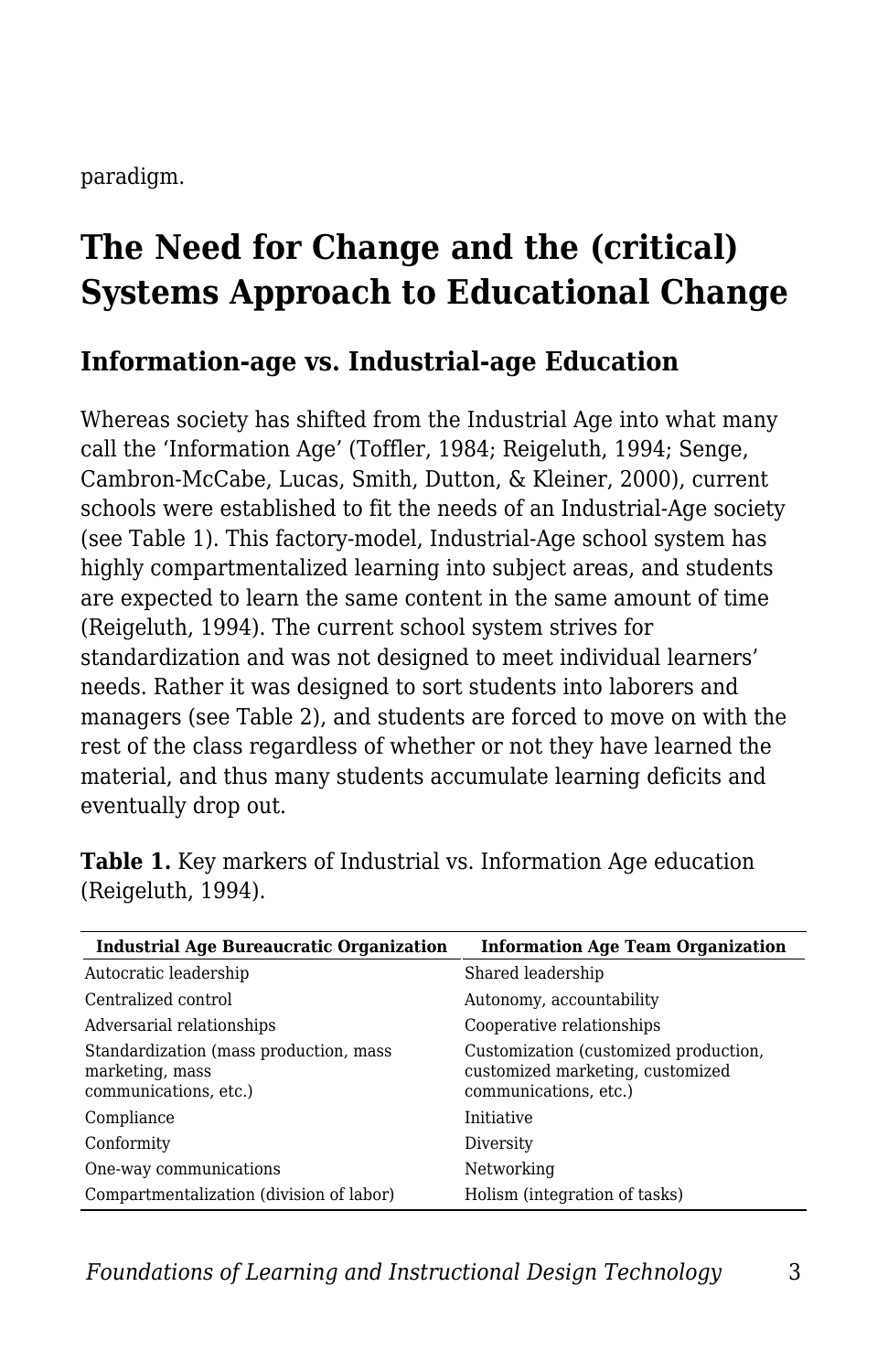Table 2. Key features: Sorting vs. learning.

| <b>Sorting Based Paradigm of</b><br><b>Education</b> | <b>Learning Based Paradigm of</b><br><b>Education</b> |
|------------------------------------------------------|-------------------------------------------------------|
| Time-based                                           | Attainment-based                                      |
| Group-based                                          | Person-based                                          |
| Teacher-based                                        | Resource-based                                        |
| Norm-based assessment                                | Criterion-based assessment                            |

#### **The (critical) Systems Approach to Educational Change**

Systemic educational transformation strives to change the school system to a learner-centered paradigm that will meet all learners' educational needs. It is concerned with the creation of a completely new system, rather than a mere retooling of the current system. It entails a paradigm shift as opposed to piecemeal change. Repeated calls for massive reform of current educational and training practices have consistently been published over the last several decades. This has resulted in an increasing recognition of the need for systemic transformation in education, as numerous piecemeal approaches to education reform have been implemented and have failed to significantly improve the state of education. Systemic transformation seeks to shift from a paradigm in which time is held constant, thereby forcing achievement to vary, to one designed specifically to meet the needs of Information-Age learners and their communities by allowing students the time that each needs to reach proficiency.

Systemic educational change draws heavily from the work on critical systems theory (CST) (Flood & Jackson, 1991; Jackson, 1991a, 1991b; Watson, Watson, & Reigeluth, 2008). CST has its roots in systems theory, which was established in the mid-twentieth century by a multidisciplinary group of researchers who shared the view that science had become increasingly reductionist and the various disciplines isolated. While the term system has been defined in a variety of ways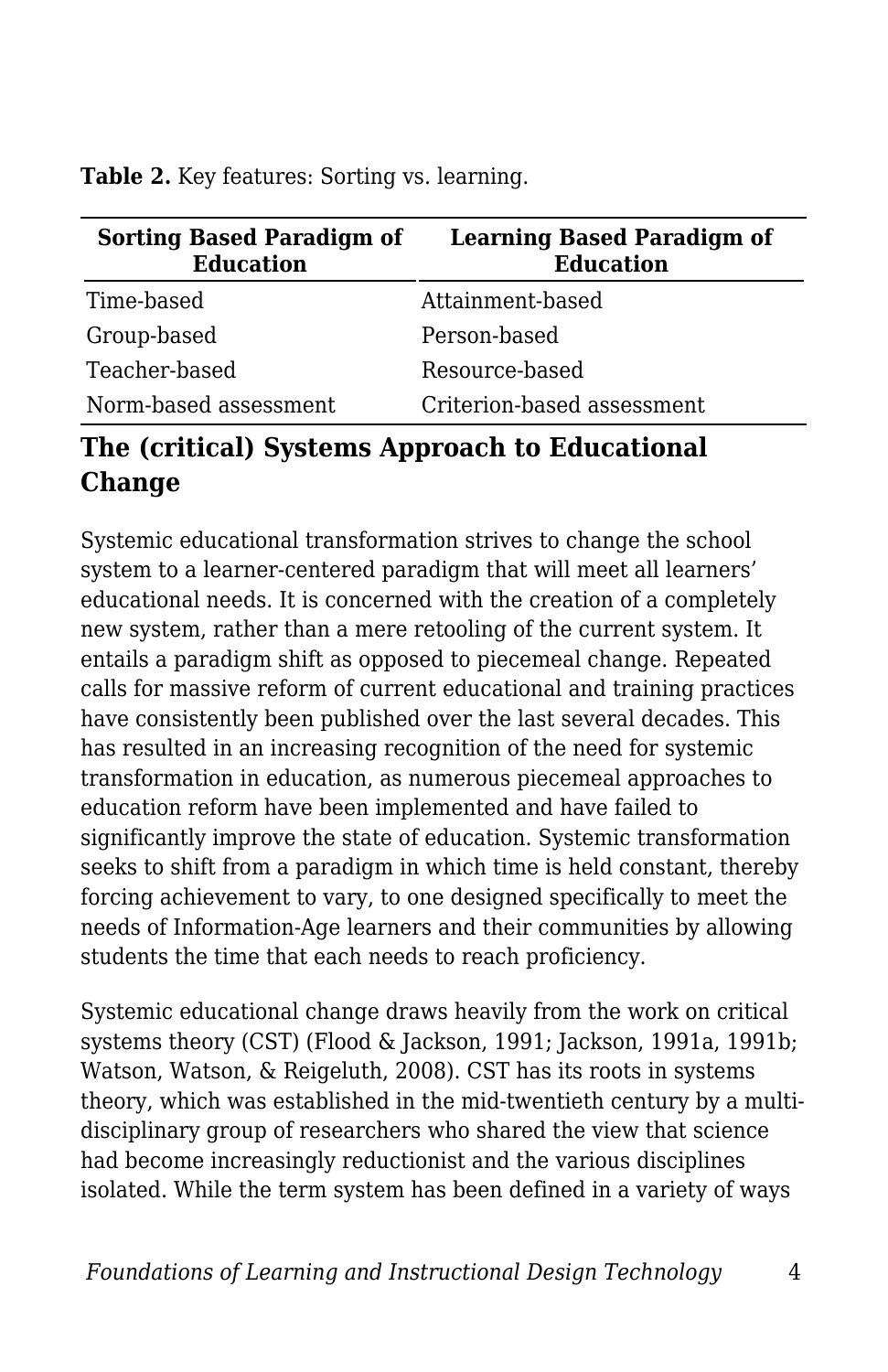by different systems scholars, the central notion of systems theory is the importance of relationships among elements comprising a whole.

CST draws heavily on the philosophy of Habermas (1973, 1984, 1987). The critical systems approach to social systems is of particular importance when considering systems wherein inequality of power exists in relation to opportunity, authority, and control. In the 1980s, CST came to the forefront (Jackson, 1985; Ulrich, 1983), influencing systems theory into the 1990s (Flood & Jackson, 1991; Jackson, 1991a, 1991b). Liberating Systems Theory uses a post-positivist approach to analyze social conditions in order to liberate the oppressed, while also seeking to liberate systems theory from tendencies such as self-imposed insularity, cases of internal localized subjugations in discourse, and liberation of system concepts from the inadequacies of objectivist and subjectivist approaches (Flood, 1990). Jackson (1991b) explains that CST embraces five key commitments:

- critical awareness of examining values entering into actual systems design;
- social awareness of recognition in pressures leading to popularization of certain systems theories and methodologies;
- dedication to human emancipation for full development of all human potential;
- informed use of systems methodologies; and
- informed development of all alternative positions and different theoretical systems approaches.

Banathy (1991) and Senge *et al.* (2000) apply systems theory to the design of educational systems. Banathy (1992) suggests examining systems through three lenses: a "still picture lens" to appreciate the components comprising the system and their relationships; a "motion picture lens" to recognize the processes and dynamics of the system; and a "bird's eye view lens" to be aware of the relationships between the system and its peers and suprasystems. Senge et al. (2000) applies systems theory specifically to organizational learning, stating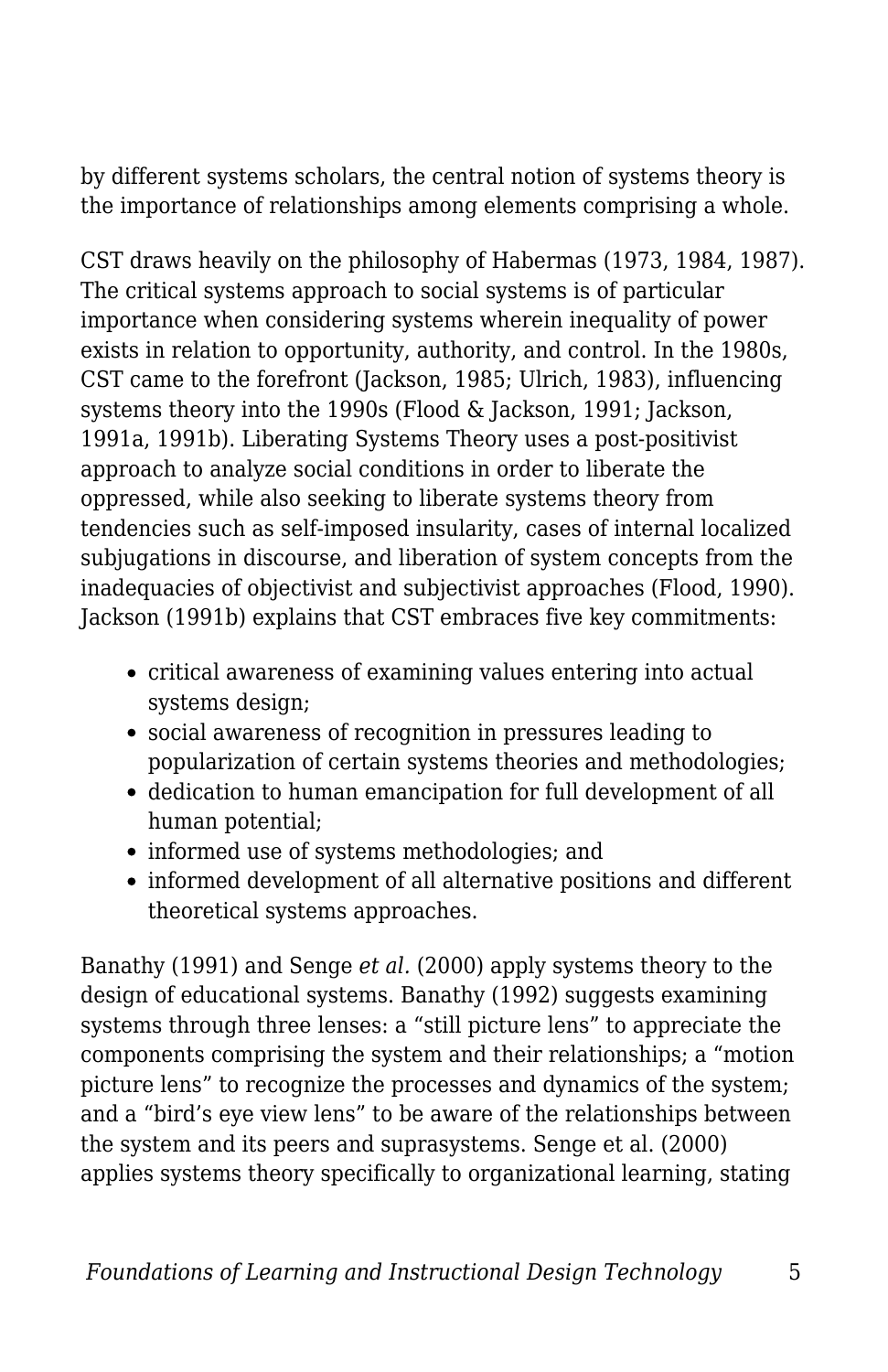that the organization can learn to work as an interrelated, holistic learning community, rather than functioning as isolated departments.

#### **Current Progress of Systemic Change in Education**

While systemic educational transformation is a relatively new movement in school change, there are currently various attempts to advance knowledge about it. Examples include: The Guidance System for Transforming Education (Jenlink, Reigeluth, Carr, & Nelson, 1996, 1998), Duffy's Step-Up-To-Excellence (2002), Schlechty's (1997, 2002) guidelines for leadership in school reform, Hammer and Champy's (1993, 2003) Process Reengineering, and Ackoff's (1981) Idealized Systems Design.

There are also stories of school districts making fundamental changes in schools based on the application of systemic change ideas. One of the best practices of systemic transformation is in the Chugach School District (CSD). The students in CSD are scattered throughout 22,000 square miles of remote area in South-central Alaska. The district was in crisis twelve years ago due to low student reading ability, and the school district committed to a systemic transformation effort. Battino and Clem (2006) explain how the CSD's use of individual learning plans, student assessment binders, student learning profiles, and student life-skills portfolios support and document progress toward mastery in all standards for each learner. The students are given the flexibility to achieve levels at their own pace, not having to wait for the rest of the class or being pushed into learning beyond their developmental level. Graduation standards exceed state requirements as students are allowed extra time to achieve that level if necessary, but must meet the high rigor of the graduation level. Student accomplishment in academic performance skyrocketed as a result of these systemic changes (Battino & Clem, 2006).

Caine (2006) also found strong positive changes through systemic educational change in extensive engagement on a project called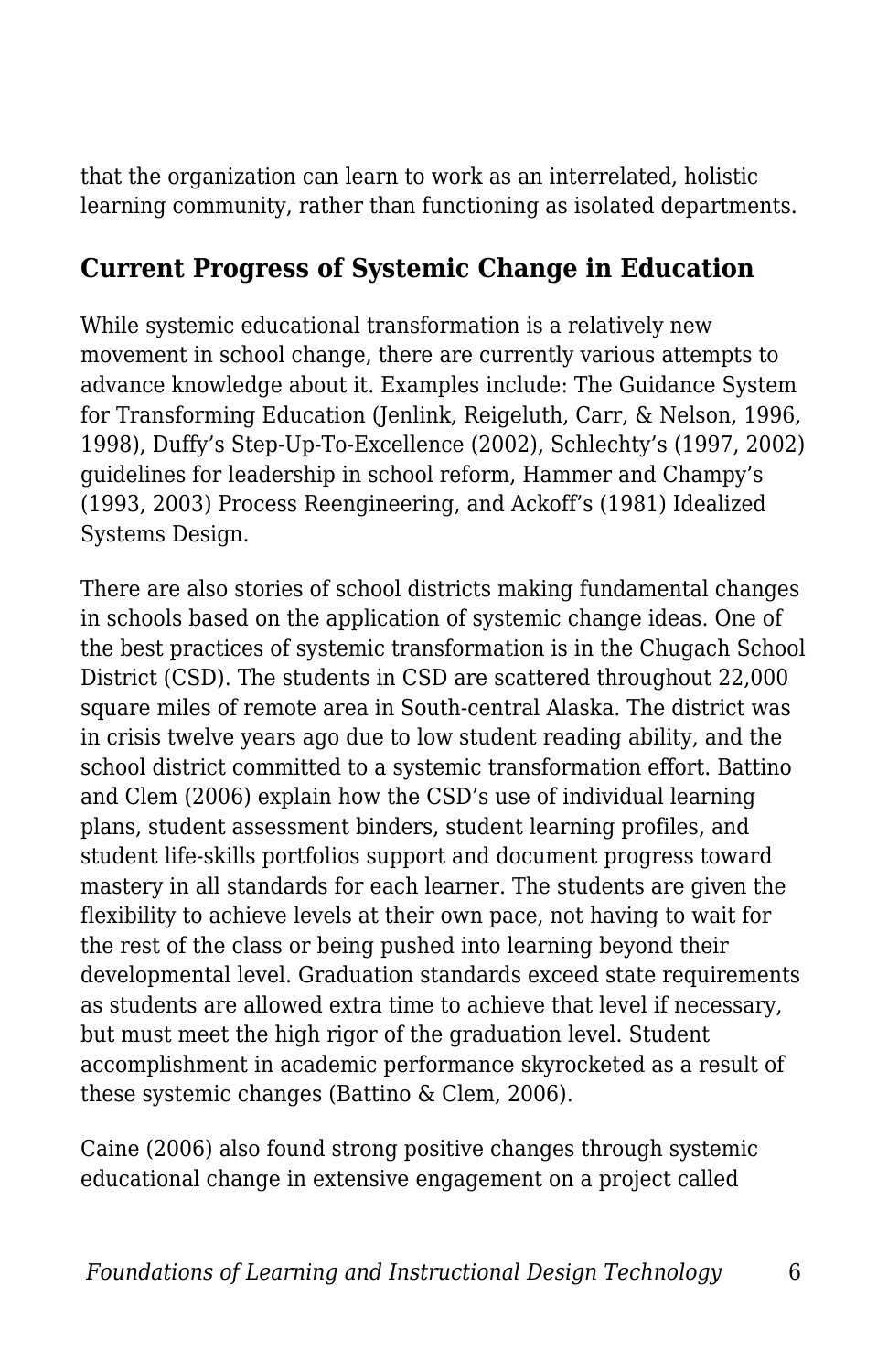"Learning to Learn" in Adelaide, South Australia, an initiative of the South Australian Government that covered a network of over 170 educational sites. From preschool to 12th grade, brain-based, learnercentered learning environments were combined with a larger set of systemic changes, leading to both better student achievement and significant changes in the culture and operation of the system itself.

### **Imagining Learner-centered Schools**

Given the need for paradigm change in school systems, what should our schools look like in the future? The changes in society as a whole reflect a need for education to focus on learning rather than sorting students (McCombs & Whisler, 1997; Reigeluth, 1997; Senge et al., 2000; Toffler, 1984). A large amount of research has been conducted to advance our understanding of learning and how the educational system can be changed to better support it. There is solid research about brain-based learning, learner-centered instruction, and the psychological principles of learners that provide educators with a valuable framework for the Information-Age paradigm of education (Alexander & Murphy, 1993; Bransford, Brown, & Cocking, 1999; Hannum & McCombs, 2008; Lambert & McCombs, 1998; McCombs & Whisler, 1997).

#### **Apa Learner-centered Psychological Principles**

With significant research showing that instruction should be learnercentered to meet all students' needs, there have been several efforts to synthesize the knowledge on learner-centered instruction. First, the American Psychological Association conducted wide-ranging research to identify learner-centered psychological principles based on educational research (American Psychological Association's Board of Educational Affairs, 1997; Lambert & McCombs, 1998). The report presents 12 principles and provides the research evidence that supports each principle. It categorizes the psychological principles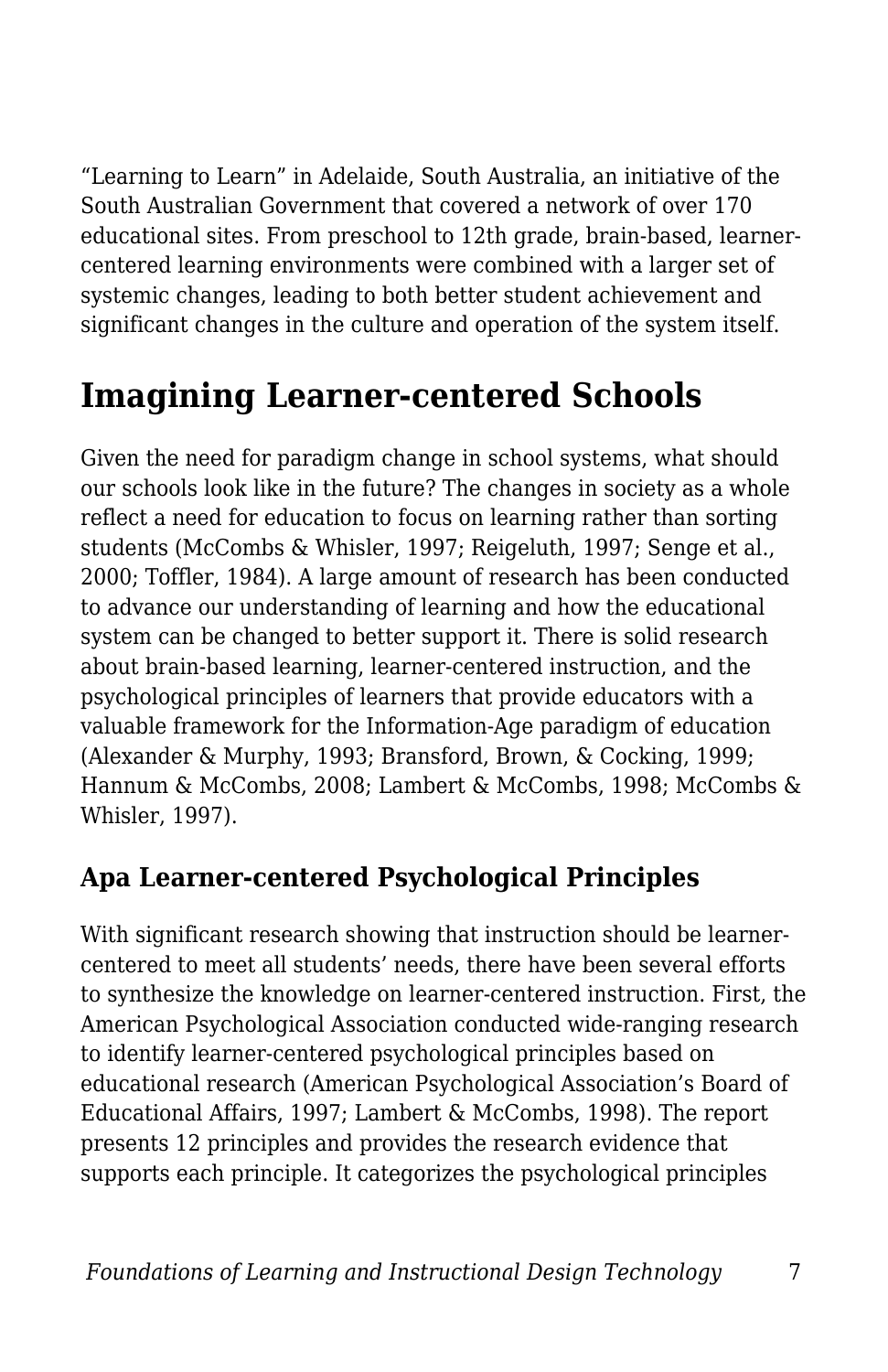into four areas: (1) cognitive and metacognitive, (2) motivational and affective, (3) developmental and social, and (4) individual difference factors that influence learners and learning (see Table 3).

**Table 3.** Learner-Centered Psychological Principles (American Psychological Association's Board of Educational Affairs, Center for Psychology in Schools and Education, 1997).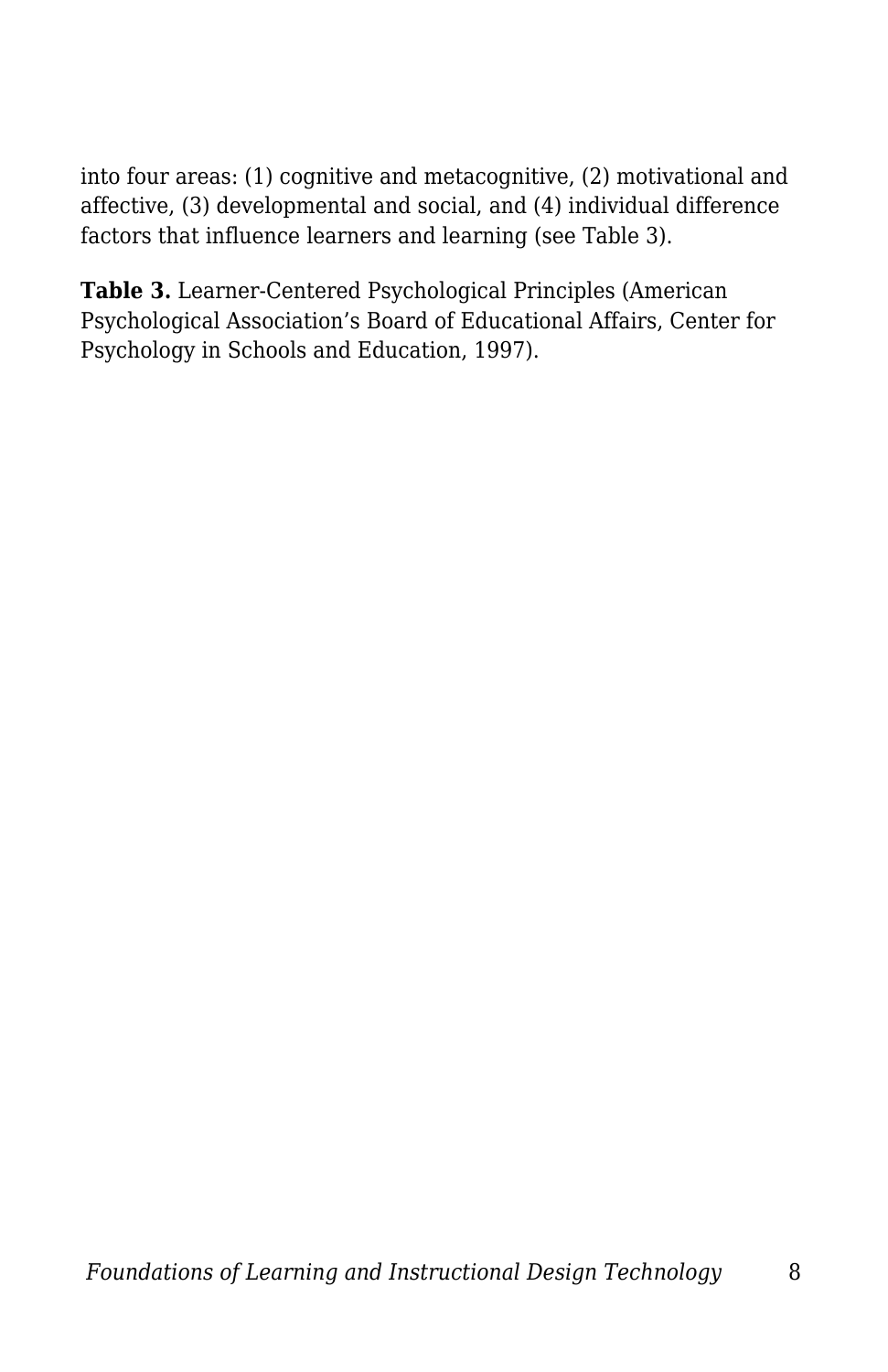| <b>APA Learner-Centered Psychological Principles</b> |                                                                                                                                                                                                                                                                                                                                                                                                                                                                                                                                                                                                                                                                                                                                                                                                                                                                                                                                                                                        |  |
|------------------------------------------------------|----------------------------------------------------------------------------------------------------------------------------------------------------------------------------------------------------------------------------------------------------------------------------------------------------------------------------------------------------------------------------------------------------------------------------------------------------------------------------------------------------------------------------------------------------------------------------------------------------------------------------------------------------------------------------------------------------------------------------------------------------------------------------------------------------------------------------------------------------------------------------------------------------------------------------------------------------------------------------------------|--|
| Cognitive and<br>Metacognitive Factors               | • Nature of the learning process.<br>The learning of complex subject matter is most effective when it is an<br>intentional process of constructing meaning from information and<br>experience.<br>• Goals of the learning process.<br>The successful learner, over time and with support and instructional<br>guidance, can create meaningful, coherent representations of knowledge.<br>• Construction of knowledge<br>The successful learner can link new information with existing knowledge<br>in meaningful ways.<br>• Strategic thinking<br>The successful learner can create and use a repertoire of thinking and<br>reasoning strategies to achieve complex learning goals.<br>• Thinking about thinking.<br>Higher-order strategies for selecting and monitoring mental operations<br>facilitate creative and critical thinking.<br>• Context of learning.<br>Learning is influenced by environmental factors, including culture,<br>technology, and instructional practices. |  |
| Motivational and<br><b>Affective Factors</b>         | • Motivational and emotional influences on learning.<br>What and how much is learned is influenced by the learner's motivation.<br>Motivation to learn, in turn, is influenced by the individual's emotional<br>states, beliefs, interests and goals, and habits of thinking.<br>• Intrinsic motivation to learn.<br>The learner's creativity, higher-order thinking, and natural curiosity all<br>contribute to motivation to learn. Intrinsic motivation is stimulated by<br>tasks of optimal novelty and difficulty, relevant to personal interests, and<br>providing for personal choice and control.<br>• Effects of motivation on effort.<br>Acquisition of complex knowledge and skills requires extended learner<br>effort and guided practice. Without learners' motivation to learn, the<br>willingness to exert this effort is unlikely without coercion.                                                                                                                   |  |
| Developmental and<br>Social Factors                  | • Developmental influences on learning.<br>As individuals develop, there are different opportunities and constraints<br>for learning. Learning is most effective when differential development<br>within and across physical, intellectual, emotional, and social domains is<br>taken into account.<br>• Social influences on learning.<br>Learning is influenced by social interactions, interpersonal relations, and<br>communication with others.                                                                                                                                                                                                                                                                                                                                                                                                                                                                                                                                   |  |
| Individual Differences<br>Factors                    | • Individual differences in learning.<br>Learners have different strategies, approaches, and capabilities for<br>learning that are a function of prior experience and heredity.<br>• Learning and diversity<br>Learning is most effective when differences in learners' linguistic.<br>cultural, and social backgrounds are taken into account.<br>• Standards and assessment.<br>Setting appropriately high and challenging standards and assessing the<br>learner as well as learning progress—including diagnostic, process, and<br>outcome assessment—are integral parts of the learning process.                                                                                                                                                                                                                                                                                                                                                                                  |  |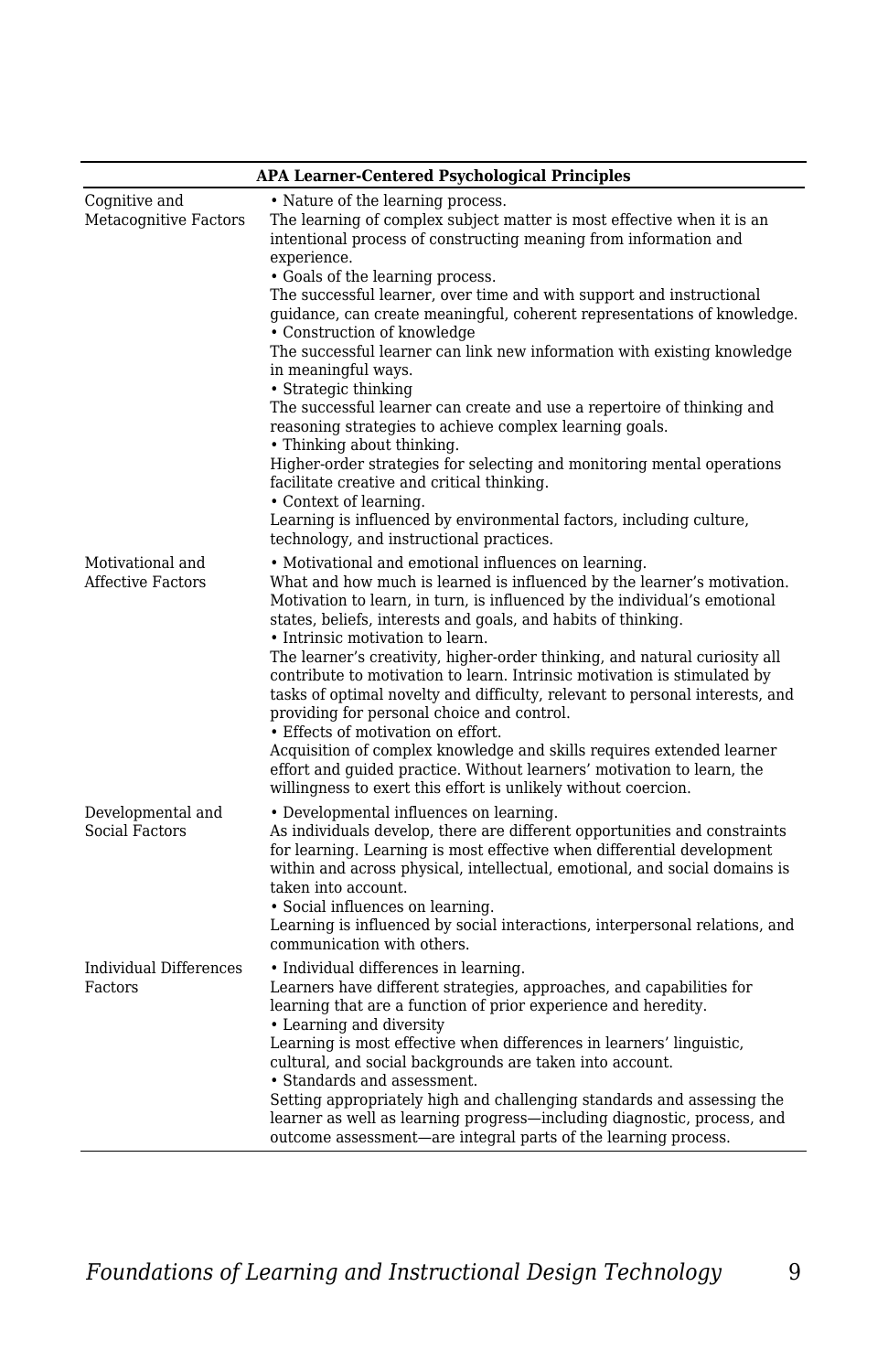#### **National Research Council's "how People Learn."**

Another important line of research was carried out by the National Research Council to synthesize knowledge about how people learn (Bransford *et al.*, 1999). A two-year study was conducted to develop a synthesis of new approaches to instruction that "make it possible for the majority of individuals to develop a deep understanding of important subject matter" (p. 6). Their analysis of a wide range of research on learning emphasizes the importance of customization and personalization in instruction for each individual learner, selfregulated learners taking more control of their own learning, and facilitating deep understanding of the subject matter. They describe the crucial need for, and characteristics of, learning environments that are learner-centered and learning-community centered.

#### **Learner-centered Schools and Classrooms**

McCombs and colleagues (Baker, 1973; Lambert & McCombs, 1998; McCombs & Whisler, 1997) also address these new needs and ideas for instruction that supports all students. They identify two important features of learner-centered instruction:

. . . a focus on individual learners (their heredity, experiences, perspectives, backgrounds, talents, interests, capacities, and needs) [and] a focus on learning (the best available knowledge about learning, how it occurs, and what teaching practices are most effective in promoting the highest levels of motivation, learning, and achievement for all learners). (McCombs & Whisler, 1997, p. 11)

This twofold focus on learners and learning informs and drives educational decision-making processes. In learner-centered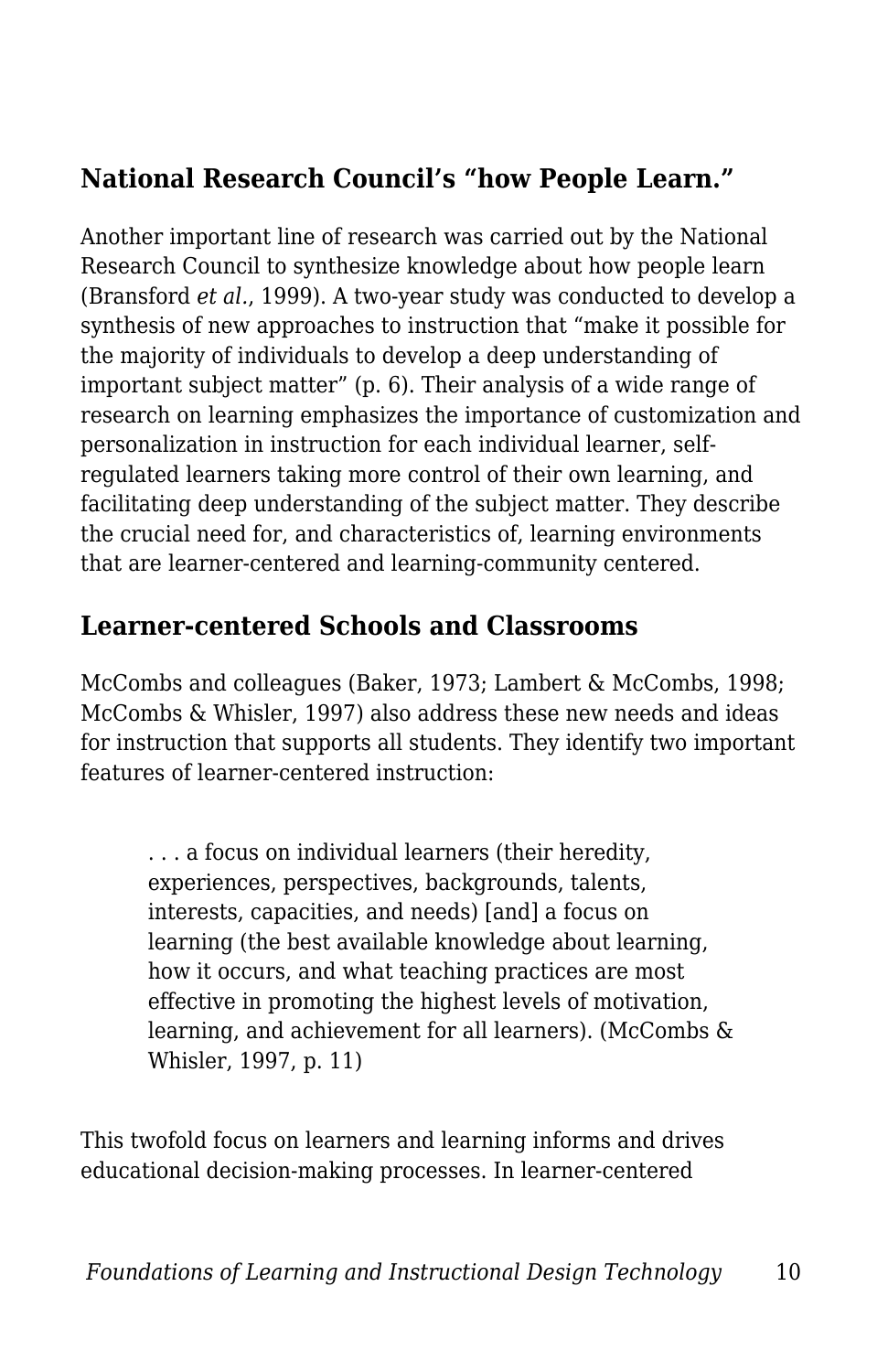instruction, learners are included in these educational decisionmaking processes, the diverse perspectives of individuals are respected, and learners are treated as co-creators of the learning process (McCombs & Whisler, 1997).

#### **Personalized Learning**

Personalized Learning is part of the learner-centered approach to instruction, dedicated to helping each child to engage in the learning process in the most productive and meaningful way to optimize each child's learning and success. Personalized Learning was cultivated in the 1970s by the National Association of Secondary School Principals (NASSP) and the Learning Environments Consortium (LEC) International, and was adopted by the special education movement. It is based upon a solid foundation of the NASSP's educational research findings and reports as to how students learn most successfully (Keefe, 2007; Keefe & Jenkins, 2002), including a strong emphasis on parental involvement, more teacher and student interaction, attention to differences in personal learning styles, smaller class sizes, choices in personal goals and instructional methods, student ownership in setting goals and designing the learning process, and technology use (Clarke, 2003). Leaders in other fields, such as businessman Wayne Hodgins, have presented the idea that learning will soon become personalized, where the learner both activates and controls her or his own learning environment (Duval, Hodgins, Rehak, & Robson, 2004).

#### **Differentiated Instruction**

The recent movement in differentiated instruction is also a response to the need for a learning-focused (as opposed to a sorting-focused) approach to instruction and education in schools. Differentiated instruction is an approach that enables teachers to plan strategically to meet the needs of every student. It is deeply grounded in the principle that there is diversity within any group of learners and that teachers should adjust students' learning experiences accordingly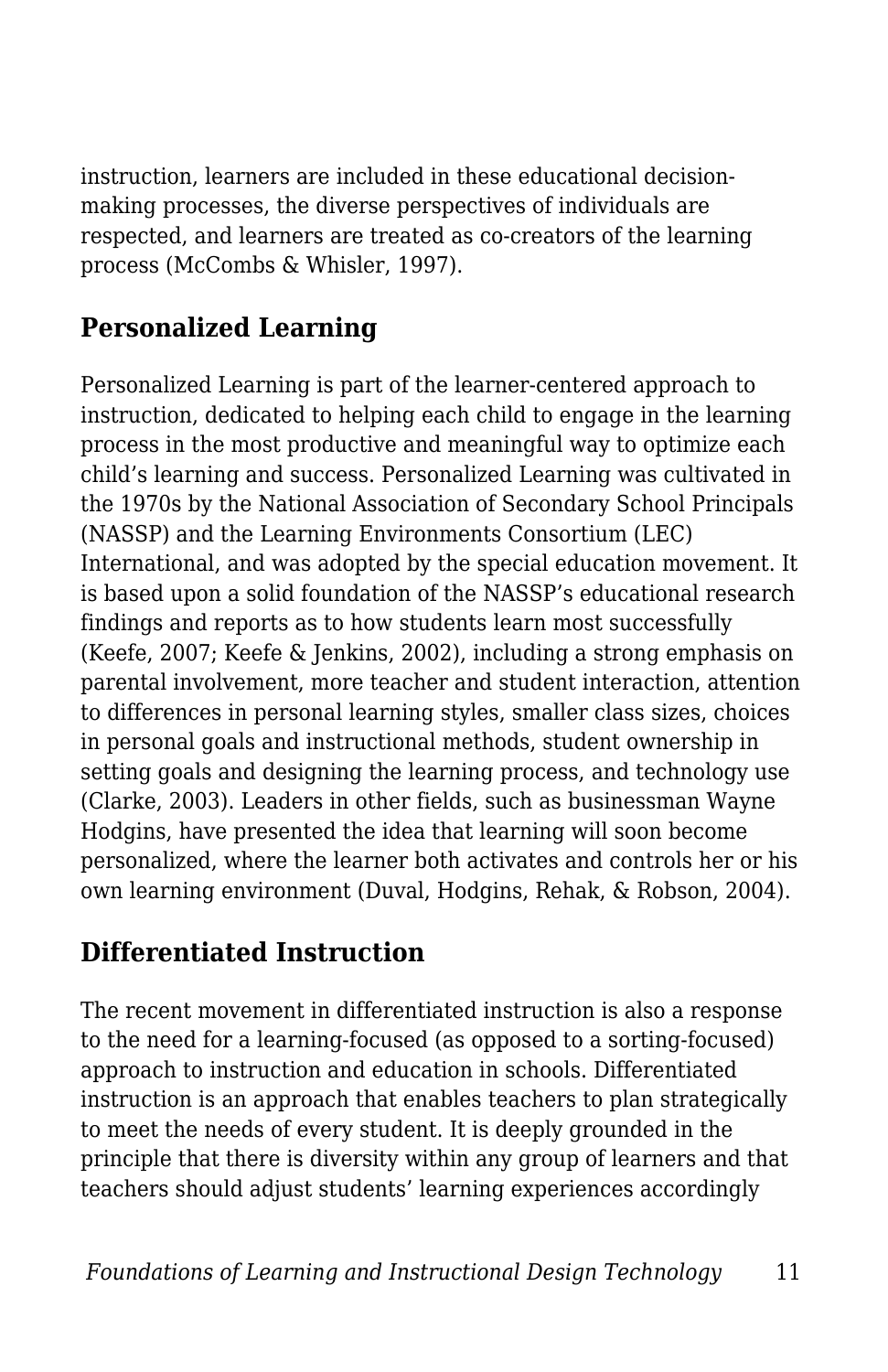(Tomlinson, 1999, 2001, 2003). This draws from the work of Vygotsky (1986), especially his "zone of proximal development" (ZPD), and from classroom researchers. Researchers found that with differentiated instruction students learned more and felt better about themselves and the subject area being studied (Tomlinson, 2001). Evidence further indicates that students are more successful and motivated in schools if they learn in ways that are responsive to their readiness levels (Vygotsky, 1986), personal interests, and learning profiles (Csikszentmihalyi, 1990; Sternberg, Torff, & Grigorenko, 1998). The goal of differentiated instruction is to address these three characteristics for each student (Tomlinson, 2001, 2003).

#### **Brain Research and Brain-based Instruction**

Another area of study that gives us an understanding of how people learn is the work on brain research which describes how the brain functions. Caine and colleagues (1997, 2005, 2006) provide a useful summary of work on how the brain functions in the process of learning through the 12 principles of brain-based learning. Brainbased learning begins when learners are encouraged to actively immerse themselves in their world and their learning experiences. In a school or classroom where brain-based learning is being practiced, the significance of diverse individual learning styles is taken for granted by teachers and administrators (Caine & Caine, 1997). In these classrooms and schools, learning is facilitated for each individual student's purposes and meaning, and the concept of learning is approached in a completely different way from the current classrooms that are set up for sorting and standardization.

## **An Illustration of the New Vision**

What might a learner-centered school look like? An illustration or synthesis of the new vision may prove helpful.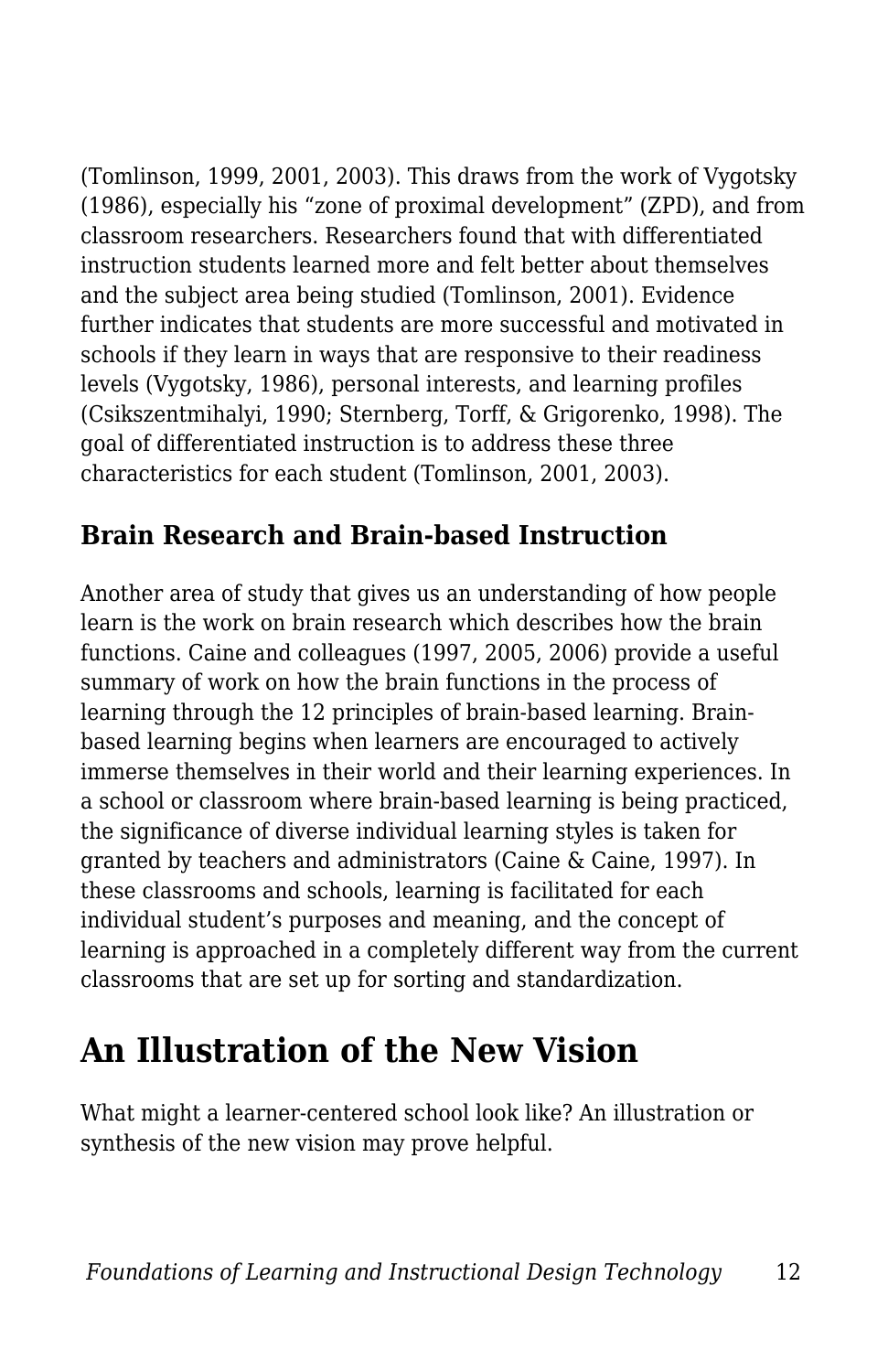Imagine that there are no grade levels for this school. Instead, each of the students strives to master and check off their attainments in a personal "inventory of attainments" (Reigeluth, 1994) that details the individual student's progress through the district's required and optional learning standards, kind of like merit badges in Scouting. Each student has different levels of progress in every attainment, according to his or her interests, talents, and pace. The student moves to the next topic as soon as she or he masters the current one. While each student must reach mastery level before moving on, students also do not need to wait for others who are not yet at that level of learning. In essence, now, the schools hold time constant and student learning is thereby forced to vary. In this new paradigm of the learner-centered school, it is the pace (learning time) that varies rather than student learning. All students work at their own maximum pace to reach mastery in each attainment. This individualized, customized, and self-paced learning process allows the school district to realize high standards for its students.

The teacher takes on a drastically different role in the learning process. She or he is a guide or facilitator who works with the student for at least four years, building a long-term, caring relationship (Reigeluth, 1994). The teacher's role is to help the student and parents to decide upon appropriate learning goals and to help identify and facilitate the best way for the student to achieve those goals—and for the parents to support their student. Therefore, each student has a personal learning plan in the form of a contract that is jointly developed every two months by the student, parents, and teacher.

This system enhances motivation by placing greater responsibility and ownership on the students, and by offering truly engaging, often collaborative work for students (Schlechty, 2002). Teachers help students to direct their own learning through the contract development process and through facilitating real-world, independent or small-group projects that focus on developing the contracted attainments. Students learn to set and meet deadlines. The older the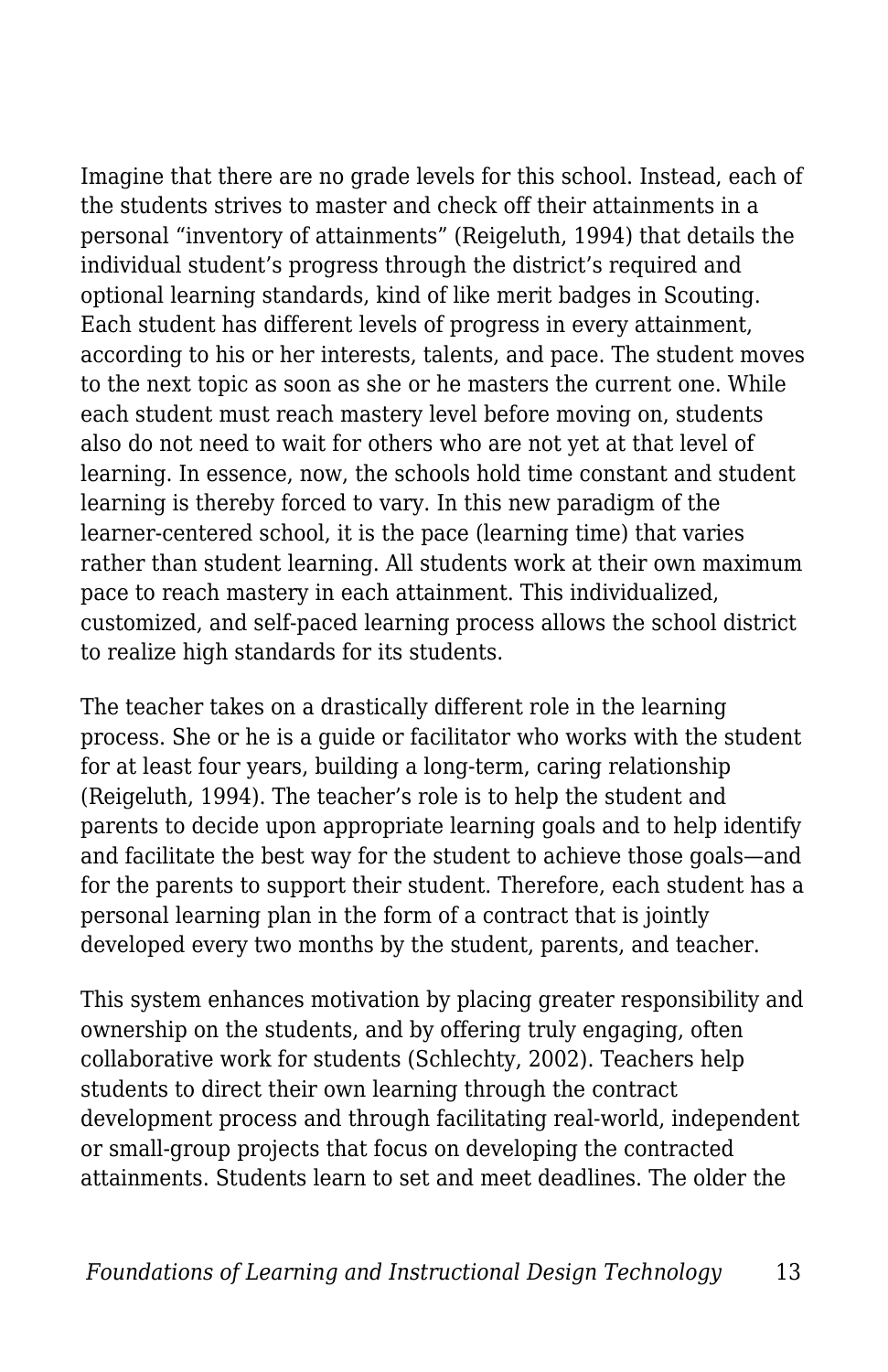students get, the more leadership and assisting of younger students they assume.

The community also works closely with schools, as the inventory of attainments includes standards in service learning, career development, character development, interpersonal skills, emotional development, technology skills, cultural awareness, and much more. Tasks that are vehicles for such learning are authentic tasks, often in real community environments that are rich for learning (Reigeluth, 1994). Most learning is interdisciplinary, drawing from both specific and general knowledge and interpersonal and decision-making skills. Much of the focus is on developing deep understandings and higherorder thinking skills.

Teachers assess students' learning progress through various methods, such as computer-based assessment embedded in simulations, observation of student performances, and analysis of student products of various kinds. Instead of grades, students receive ratings of "emerging," "developing," "proficient" (the minimum required to pass), or "expert."

Each teacher has a cadre of students with whom she or he works for several years—a developmental stage of their lives. The teacher works with 3–10 other teachers in a small learning community (SLC) in which the learners are multi-aged and get to know each other well. Students get to choose which teacher they want (stating their first, second, and third choice), and teacher bonuses are based on the amount of demand for them. Each SLC has its own budget, based mainly on the number of students it has, and makes all its own decisions about hiring and firing of its staff, including its principal (or lead teacher). Each SLC also has a school board made up of teachers and parents who are elected by their peers.

While this illustration of a learner-centered school is based on the various learner-centered approaches to instruction reviewed earlier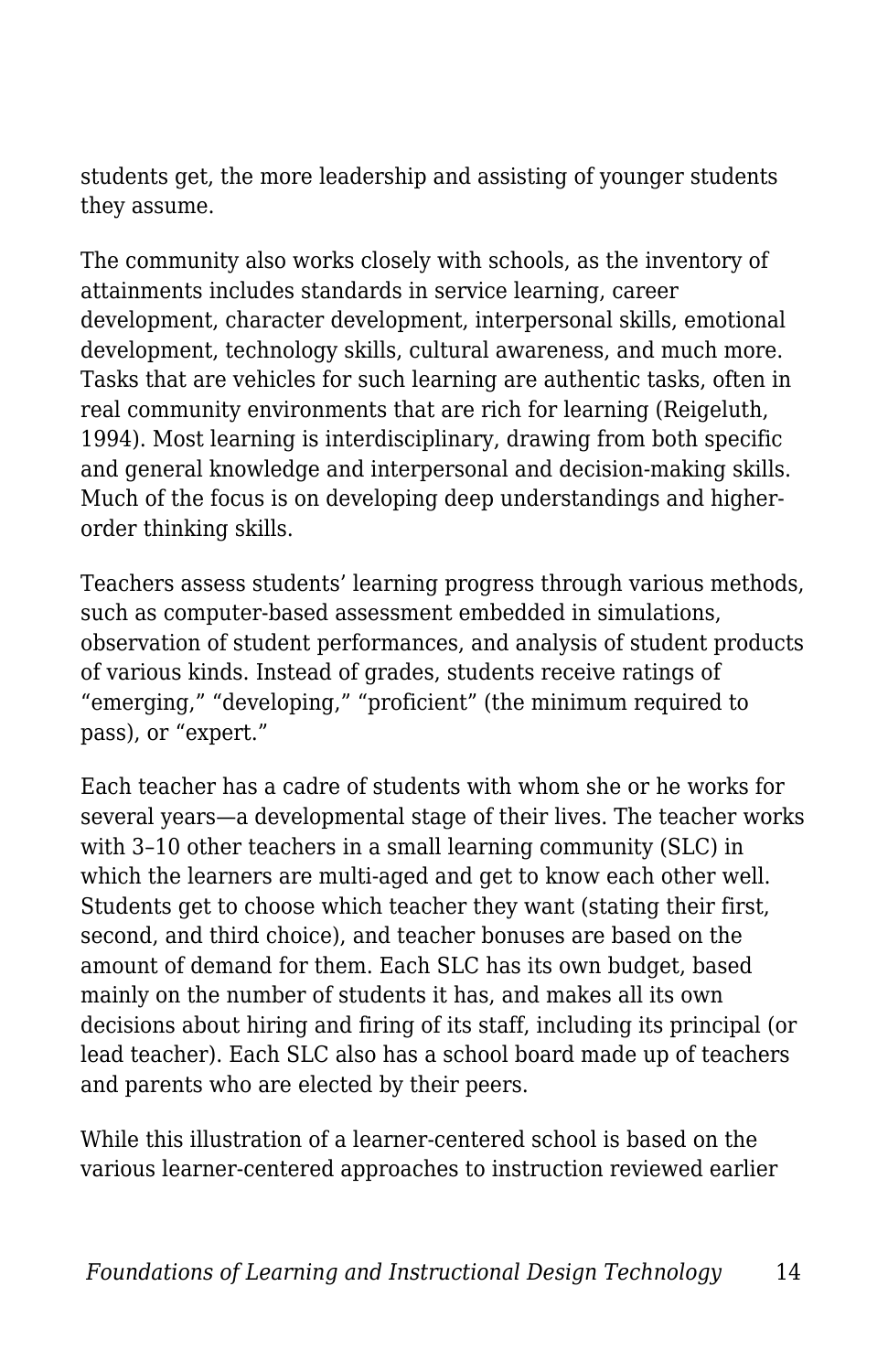and the latest educational research, this is just one of many possible visions, and these ideas need revision, as some are likely to vary from one community to another, and most need further elaboration on details. Nonetheless, this picture of a learner-centered paradigm of schooling could help us to prevail over the industrial-age paradigm of learning and schools so that we can create a better place for our children to learn.

# **Conclusion**

Our society needs learner-centered schools that focus on learning rather than on sorting (McCombs & Whisler, 1997; Reigeluth, 1997; Senge et al., 2000; Toffler, 1984). New approaches to instruction and education have increasingly been advocated to meet the needs of all learners, and a large amount of research has been conducted to advance our understanding of learning and how the educational system can be changed to better support it (Alexander & Murphy, 1993; McCombs & Whisler, 1997; Reigeluth, 1997; Senge *et al.*, 2000). Nevertheless, transforming school culture and structure is not an easy task.

Isolated reforms, typically at the classroom and school levels, have been attempted over the past several decades, and their impact on the school system has been negligible. It has become clear that transforming the paradigm of schools is not a simple job. Teachers, administrators, parents, policy-makers, students, and all other stakeholder groups must work together, as they cannot change such a complex culture and system alone. In order to transform our schools to be truly learner-centered, a critical systems approach to transformation is essential.

The first article in this series (Reigeluth & Duffy, 2008) described the FutureMinds approach for state education departments to support this kind of change in their school districts. The second article (Duffy & Reigeluth, 2008b) described the School System Transformation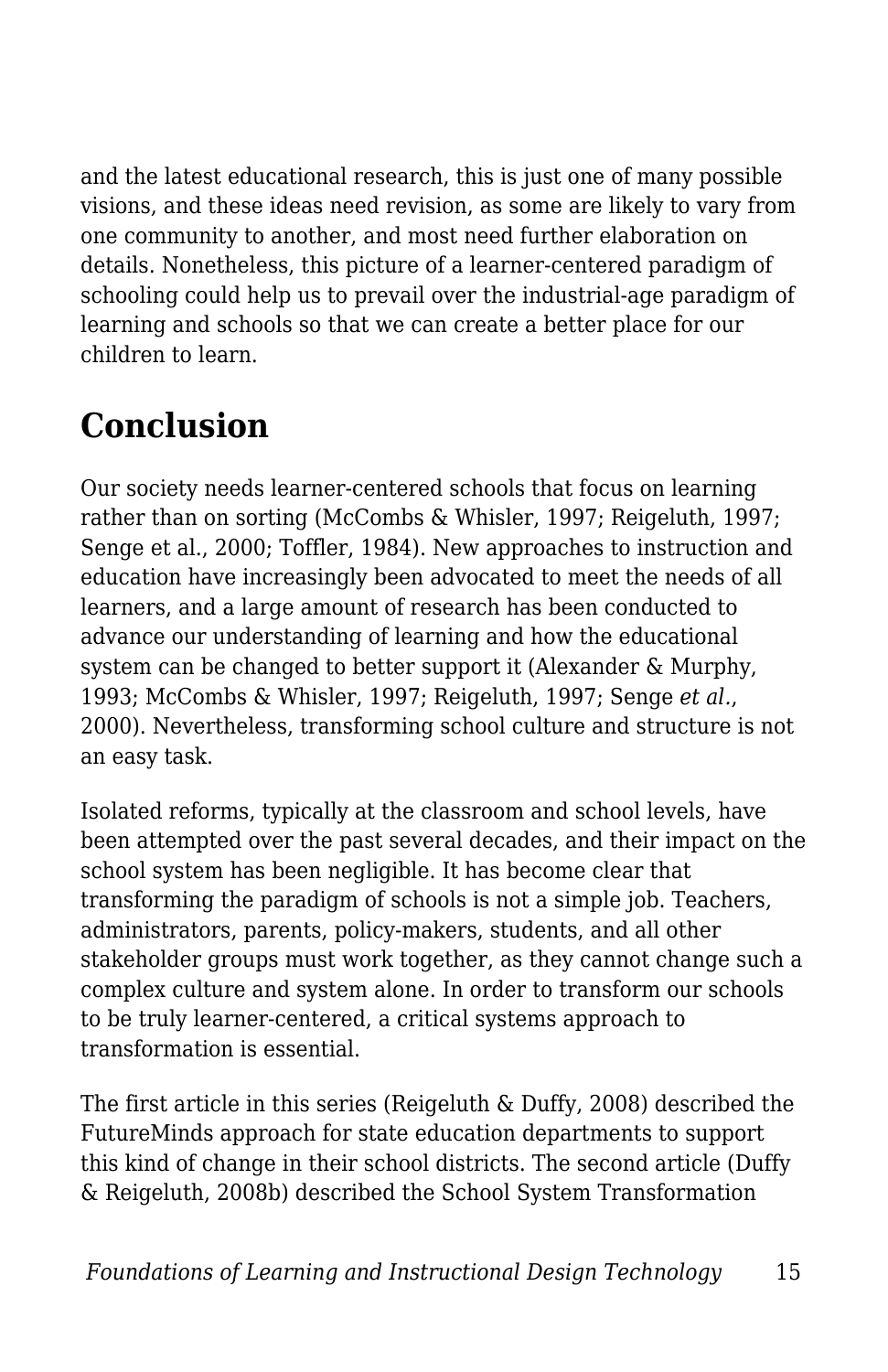(SST) Protocol, a synthesis of current knowledge about how to help school districts use a critical systems approach to transform themselves to the learner-centered paradigm of education. Hopefully, with state leadership through FutureMinds, the critical systems approach to educational change in the SST Protocol, and the new knowledge about learner-centered instruction, we will be able to create a better place for our children to learn and grow. However, this task will not be easy. One essential ingredient for it to succeed is the availability of powerful tools to help teachers and students in the learner-centered paradigm. The fourth article in this series will address this need.

#### **Application Exercises**

- Review the author's theoretical learner centered school. What do you see as the strengths of this format? What are its weaknesses?
- The authors of this article suggest giving students authentic tasks in the community to help them achieve their academic goals. What authentic, community project would you have designed for yourself as a high school student? Now?
- Do a little bit of research and share what tools are available to aid instructors in becoming more learner centric. What limitations do these tools have? What do they do well? What factors of the learner environment must change to make these tools more effective?
- How would you design a learner-centered school that may be different from the version that are discussed in this article?

### **References**

Ackoff, R. L. (1981). *Creating the corporate future.* New York: John Wiley & Sons.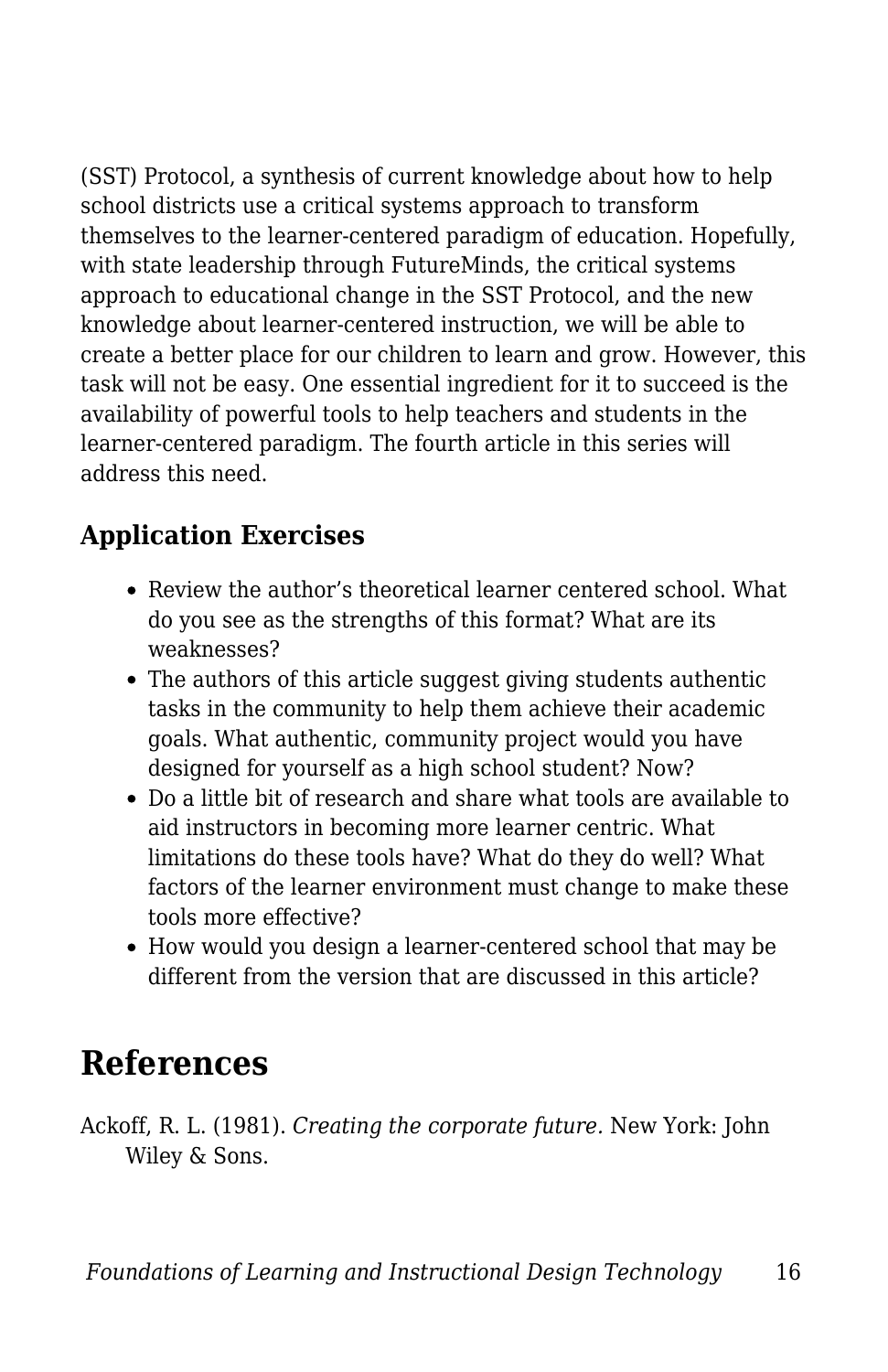- Alexander, P. A., & Murphy, P. K. (1993). The research base for APA's learner-centered psychological principals. In B. L. McCombs (Chair), *Taking research on learning seriously: Implications for teacher education.* Invited symposium at the Annual Meeting of the American Psychological Association, New Orleans.
- American Psychological Association's Board of Educational Affairs, Center for Psychology in Schools and Education. (1997). *Learnercentered psychological principles; http://www.apa.org/ed/lcp2/lcp14.html .*
- Baker, F. (1973). *Organizational systems: General systems approaches to complex organizations.* Homewood, IL: R. D. Irwin.
- Banathy, B. H. (1991). *Systems design of education: A journey to create the future.* Englewood Cliffs, NJ: Educational Technology Publications.
- Banathy, B. H. (1992). *A systems view of education: Concepts and principles for effective practice.* Englewood Cliffs, NJ: Educational Technology Publications.
- Battino, W., & Clem, J. (2006). Systemic changes in the Chugach School District. *TechTrends, 50*(2), 51–52.
- Bransford, J., Brown, A., & Cocking, R. (Eds.). (1999). *How people learn: Brain, mind, experience, and school.*Washington, DC: National Academy Press.
- Caine, R. N. (2005). *12 brain/mind learning principles in action: The fieldbook for making connections, teaching, and the human brain.* Thousand Oaks, CA: Corwin Press.
- Caine, R. N. (2006). Systemic changes in public schools through brainbased learning. *TechTrends, 50*(2), 52–53.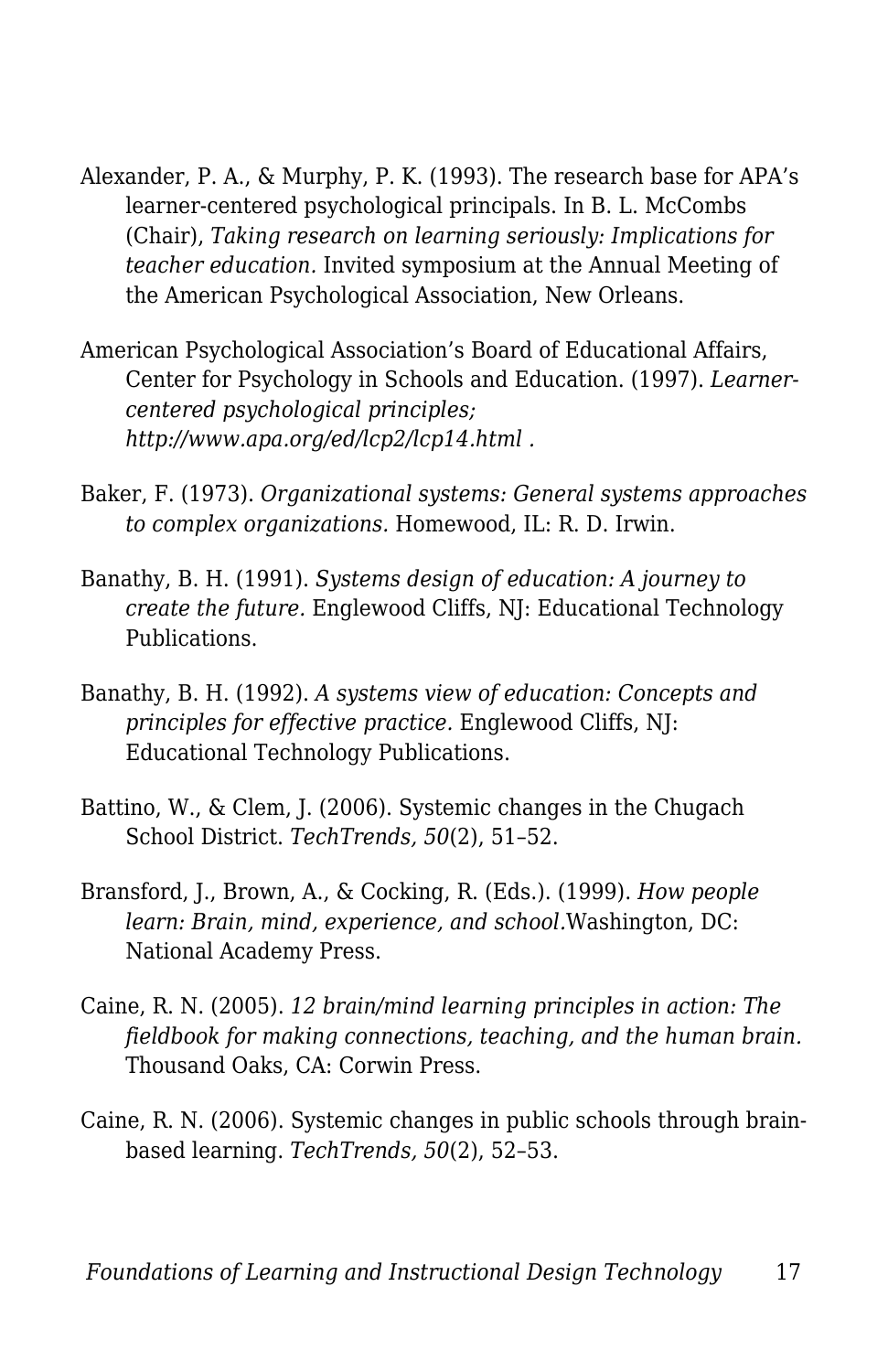- Caine, R. N., & Caine, G. (1997). *Education on the edge of possibility.* Alexandria, VA: Association for Supervision & Curriculum Development.
- Clarke, J. (2003). Personalized learning and personalized teaching. In J. DiMartino, J. Clarke, & D. Wolk (Eds.), *Personalized learning: Preparing high school students to create their futures.* Lanham, MD: Scarecrow Press.
- Csikszentmihalyi, M. (1990). *Flow: The psychology of optimal experience.* New York: Harper & Row.
- Duffy, F. M. (2002). *Step Up To Excellence: An innovative approach to managing and rewarding performance in school systems.* Lanham, MD: Scarecrow Press.
- Duffy, F. M., & Reigeluth, C. M. (2008). The school system transformation (SST) protocol. *Educational Technology, 48*(4), 41–49.
- Duval, E., Hodgins, W., Rehak, D., & Robson, R. (2004). Learning objects symposium special issue guest editorial. *Journal of Educational Multimedia and Hypermedia, 13*(4), 331.
- Flood, R. L. (1990). Liberating systems theory: Toward critical systems thinking. *Human Relations, 43*(1), 49–75.
- Flood, R. L., & Jackson M. C. (1991). *Creative problem solving: Total systems intervention.* New York: John Wiley and Sons.
- Habermas, J. (1973). *Theory and practice* (J. Viertel, Trans.). Boston: Beacon Press.
- Habermas, J. (1984). *The theory of communicative action: Reason and the rationalization of society* (T. McCarthy, Trans.). Boston: Beacon Press.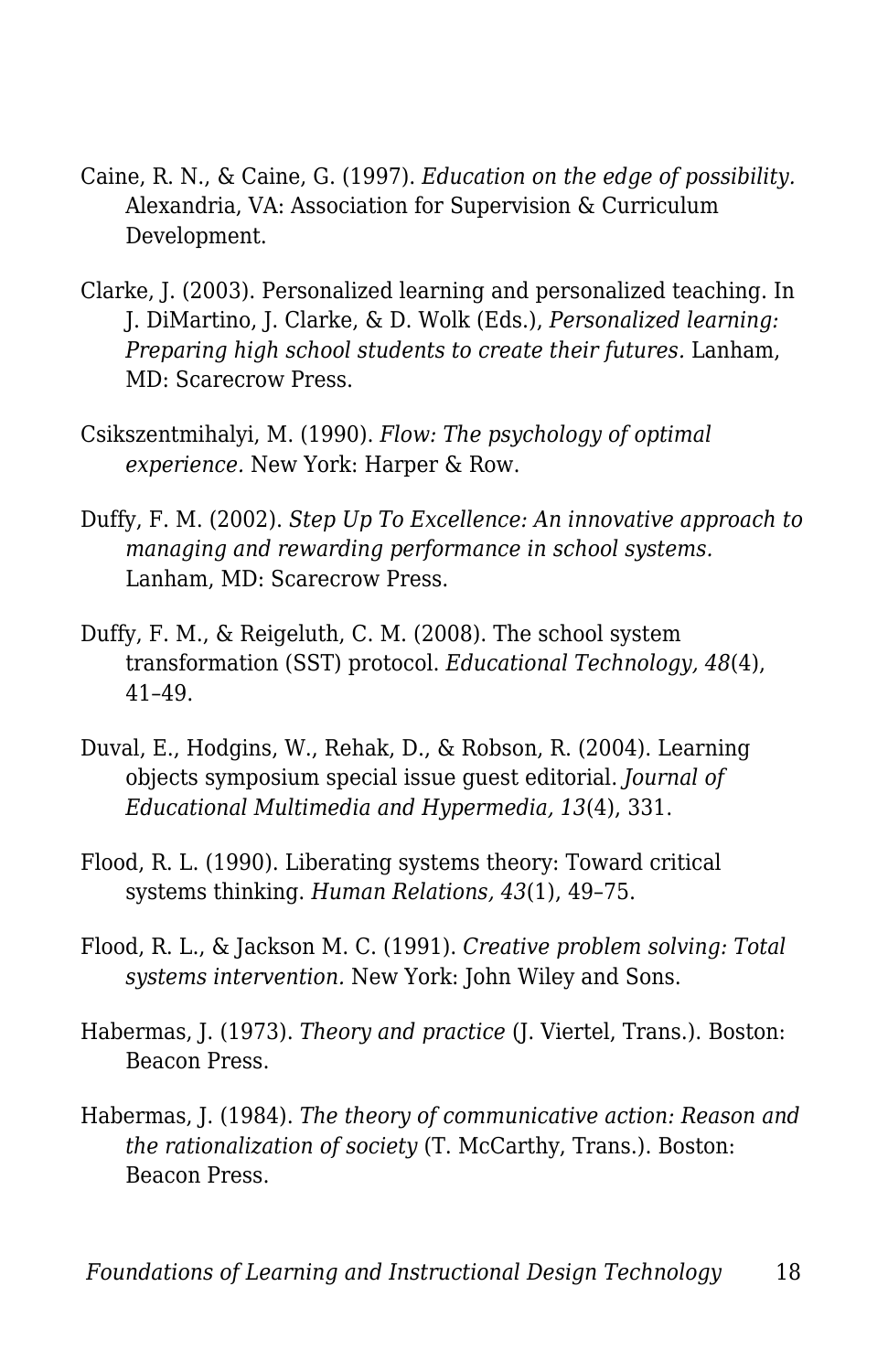- Habermas, J. (1987). *The theory of communicative action: Lifeworld and system: A critique of functional reason* (T. McCarthy, Trans.). Boston: Beacon Press.
- Hammer, M., & Champy, J. (1993). *Reengineering the corporation: A manifesto for business revolution.* New York: Harper Business.
- Hammer, M., & Champy, J. (2003). *Reengineering the corporation: A manifesto for business revolution* (1st Harper Business Essentials pbk. ed.). New York: Harper Business Essentials.
- Hannum, W. H., & McCombs, B. L. (2008). Enhancing distance learning for today's youth with learner-centered principles. *Educational Technology, 48*(3), 11–21.
- Jackson, M. C. (1985). Social systems theory and practice: The need for a critical approach. *International Journal of General Systems, 10*(3), 135–151.
- Jackson, M. C. (1991a). The origins and nature of critical systems thinking. *Systems Practice, 4*(2), 131–149.
- Jackson, M. C. (1991b). Post-modernism and contemporary systems thinking. In R. C. Flood & M. C. Jackson (Eds.), *Critical systems thinking* (pp. 287–302). New York: John Wiley & Sons.
- Jenlink, P. M., Reigeluth, C. M., Carr, A. A., & Nelson, L. M. (1996). An expedition for change. *TechTrends, 41*(1), 21–30.
- Jenlink, P. M., Reigeluth, C. M., Carr, A. A., & Nelson, L. M. (1998). Guidelines for facilitating systemic change in school districts. *Systems Research and Behavioral Science, 15*(3), 217–233.
- Keefe, J. (2007). What is personalization? *Phi Delta Kappan, 89*(3), 217–223.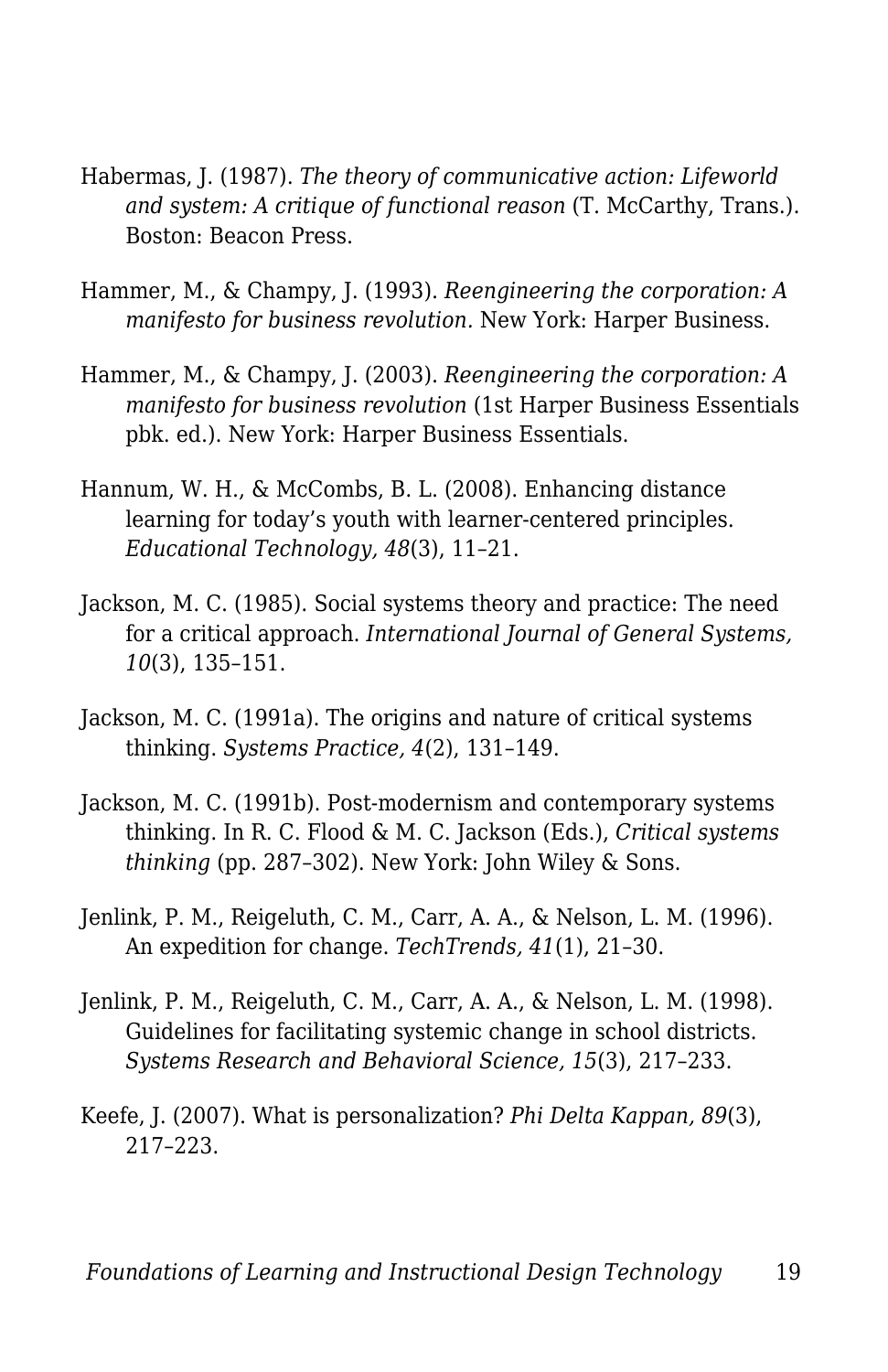- Keefe, W., & Jenkins, J. (2002). A special section on personalized instruction. *Phi Delta Kappan, 83*(6), 440–448.
- Lambert, N. M., & McCombs, B. (Eds.). (1998). *How students learn: Reforming schools through learner-centered education.* Washington, DC: American Psychological Association.
- McCombs, B., & Whisler, J. (1997). *The learner-centered classroom and school.* San Francisco: Jossey-Bass.
- Reigeluth, C. M. (1994). The imperative for systemic change. In C. M. Reigeluth & R. J. Garfinkle (Eds.), *Systemic change in education.* Englewood Cliffs, NJ: Educational Technology Publications.
- Reigeluth, C. M. (1997). Educational standards: To standardize or to customize learning? *Phi Delta Kappan, 79*(3), 202–206.
- Reigeluth, C. M., & Duffy, F. M. (2008). The AECT FutureMinds initiative: Transforming America's school systems. *Educational Technology, 48*(3), 45–49.
- Schlechty, P. C. (1997). *Inventing better schools: An action plan for educational reform.* San Francisco: Jossey-Bass.
- Schlechty, P. C. (2002). *Working on the work: An action plan for teachers, principals, and superintendents.* San Francisco: Jossey-Bass.
- Senge, P., Cambron-McCabe, N., Lucas, T., Smith, B., Dutton, J., & Kleiner, A. (2000). *Schools that learn: A fifth discipline fieldbook for educators, parents, and everyone who cares about education.* Toronto: Currency.
- Sternberg, R., Torff, B., & Grigorenko, E. (1998). Teaching triarchically improves student achievement. *Journal of Educational Psychology, 90*(3), 374–384.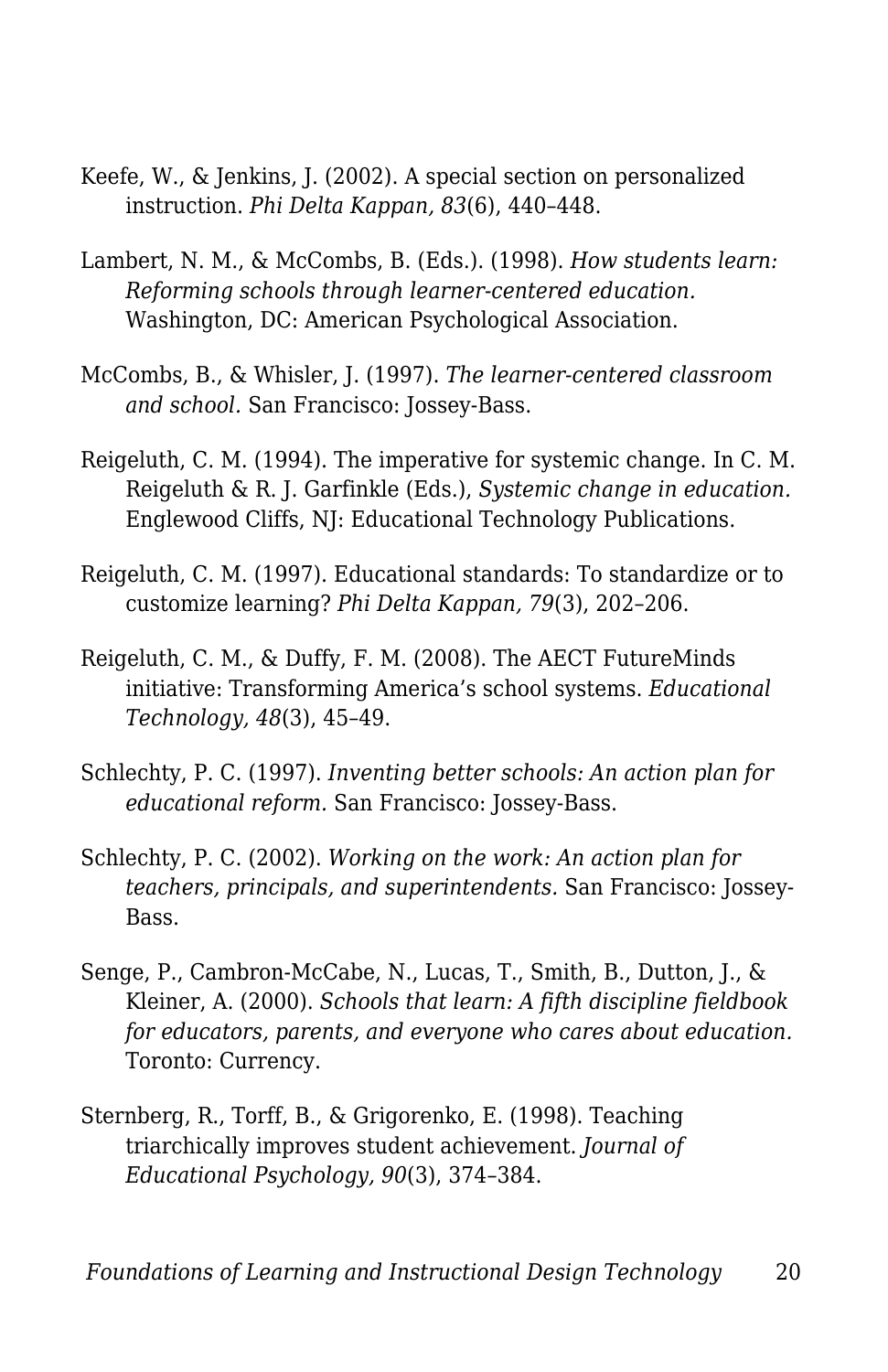Toffler, A. (1984). *The third wave.* New York: Bantam.

- Tomlinson, C. A. (1999). *The differentiated classroom: Responding to the needs of all learners.* Alexandria, VA: Association for Supervision and Curriculum Development.
- Tomlinson, C. A. (2001). *How to differentiate instruction in mixedability classrooms* (2nd ed.). Alexandria, VA: Association for Supervision and Curriculum Development.
- Tomlinson, C. A. (2003). *Fulfilling the promise of the differentiated classroom: Strategies and tools for responsive teaching.* Alexandria, VA: Association for Supervision and Curriculum Development.
- Ulrich, W. (1983). *Critical heuristics of social planning: A new approach to practical philosophy.* Bern, Switzerland: Haupt.
- Vygotsky, L. (1986). *Thought and language* (A. Kozulin, Trans.). Cambridge, MA: MIT Press (original work published 1926).
- Watson, S. L., Watson. W., & Reigeluth, C. M. (2008). Systems design for change in education and training. In J. M. Spector, M. D. Merrill, J. van Merrienboer, & M. P. Driscoll (Eds.), *Handbook of research for educational communications and technology* (3rd ed.). New York: Routledge/Lawrence Erlbaum Associates.



Please complete this short survey to provide feedback on this chapter: <http://bit.ly/LearnerCenteredParadigm>